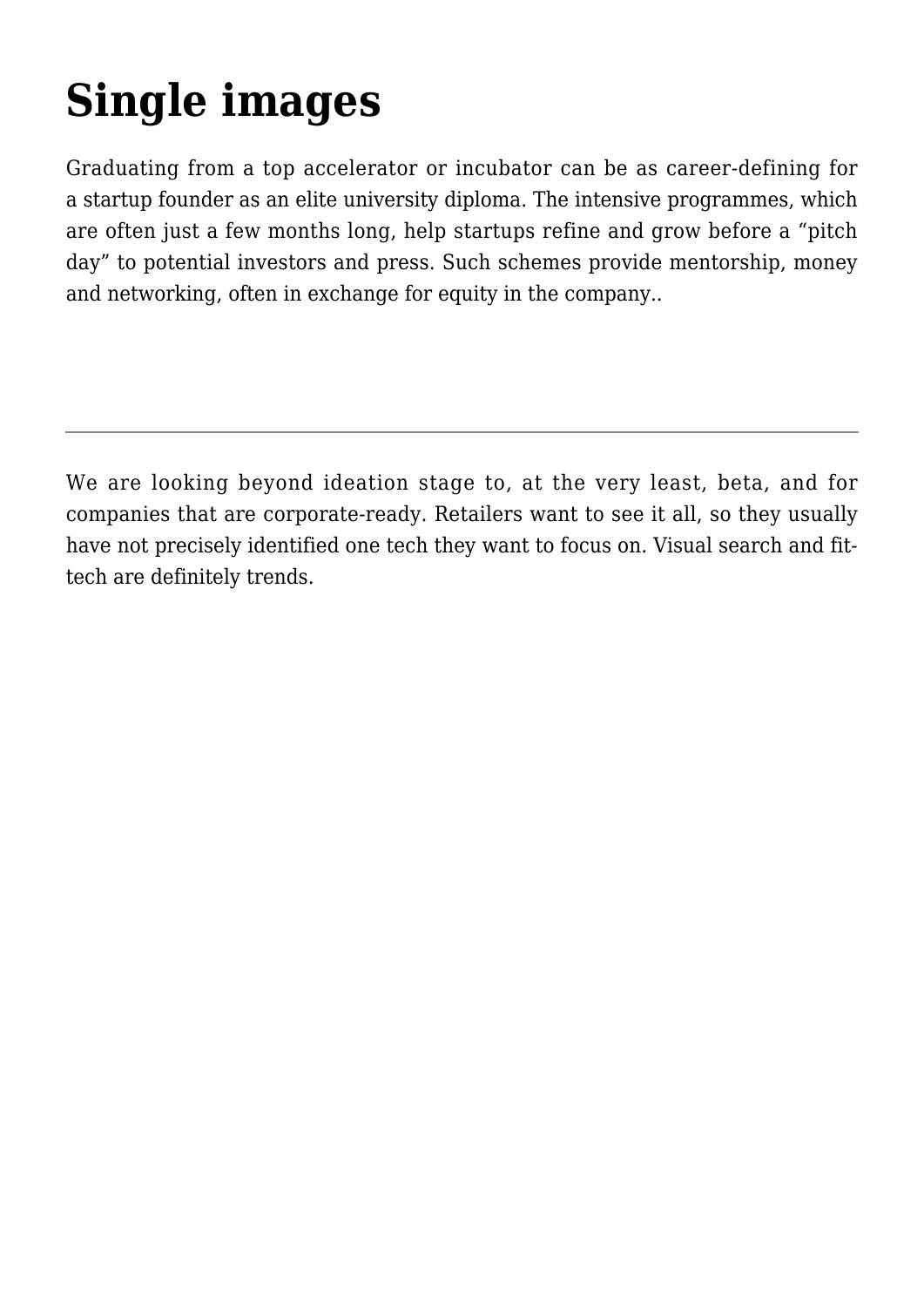Graduating from a top accelerator or incubator can be as career-defining for a startup founder as an elite university diploma. The intensive programmes, which are often just a few months long, help startups refine and grow before a "pitch day" to potential investors and press. Such schemes provide mentorship, money and networking, often in exchange for equity in the company..

Graduating from a top accelerator or incubator can be as career-defining for a startup founder as an elite university diploma. The intensive programmes, which are often just a few months long, help startups refine and grow before a "pitch day" to potential investors and press. Such schemes provide mentorship, money and networking, often in exchange for equity in the company..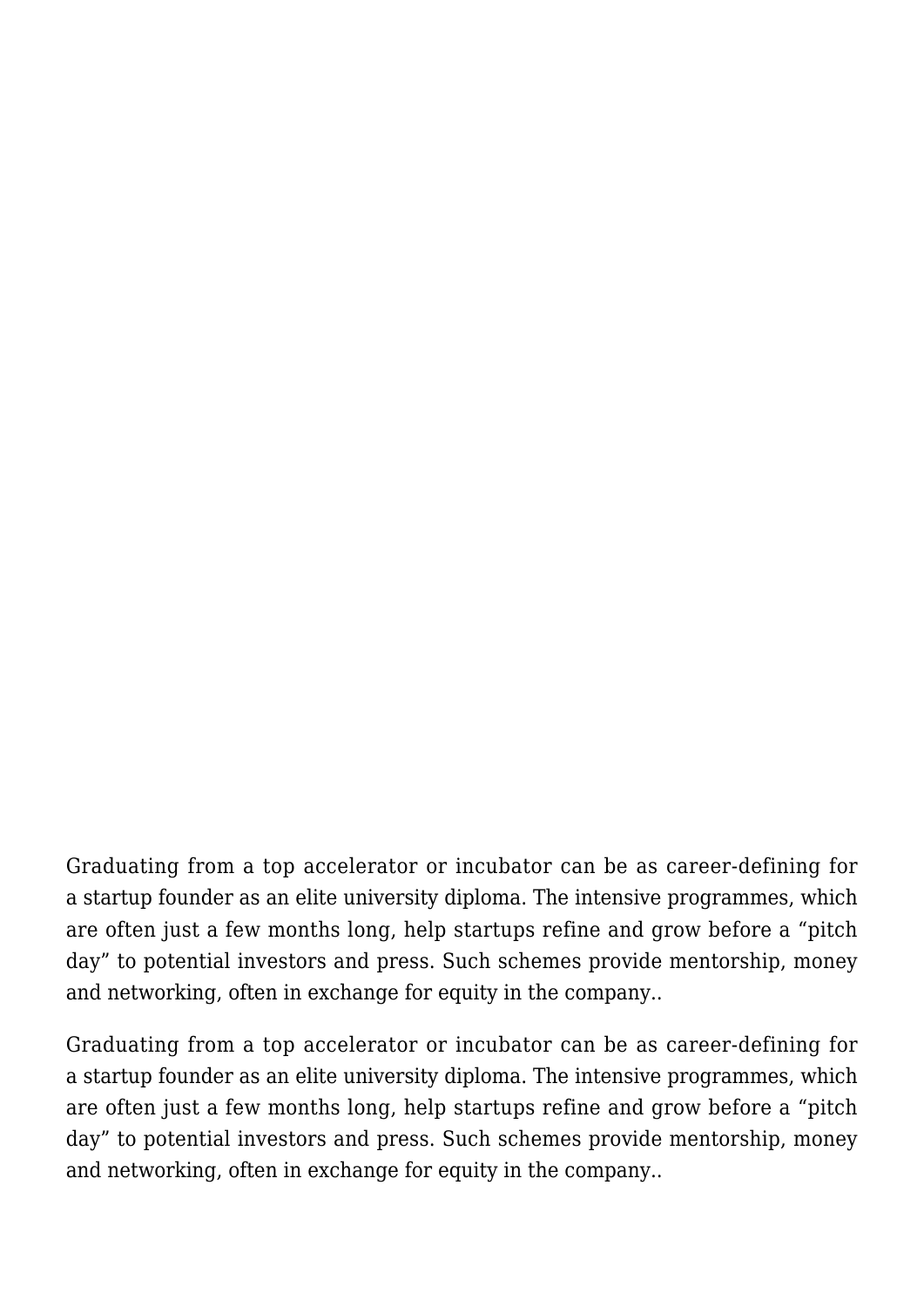Even so, many believe there are less problematic and more effective ways to approach outdoors overcrowding than to avoid geotagging – it's just not that simple. In **her blog post**, Williams recommends structural reforms for the USA, such as pushing for the *promotion of state* parks (which are typically less crowded than national parks) and more broadly backing initiatives that educate the public [about environmental](#page--1-0) stewardship.

Graduating from a top accelerator or incubator can be as career-defining for a startup founder as an elite university diploma. The intensive programmes, which are often just a few months long, help startups refine and grow before a "pitch day" to potential investors and press. Such schemes provide mentorship, money and networking, often in exchange for equity in the company.